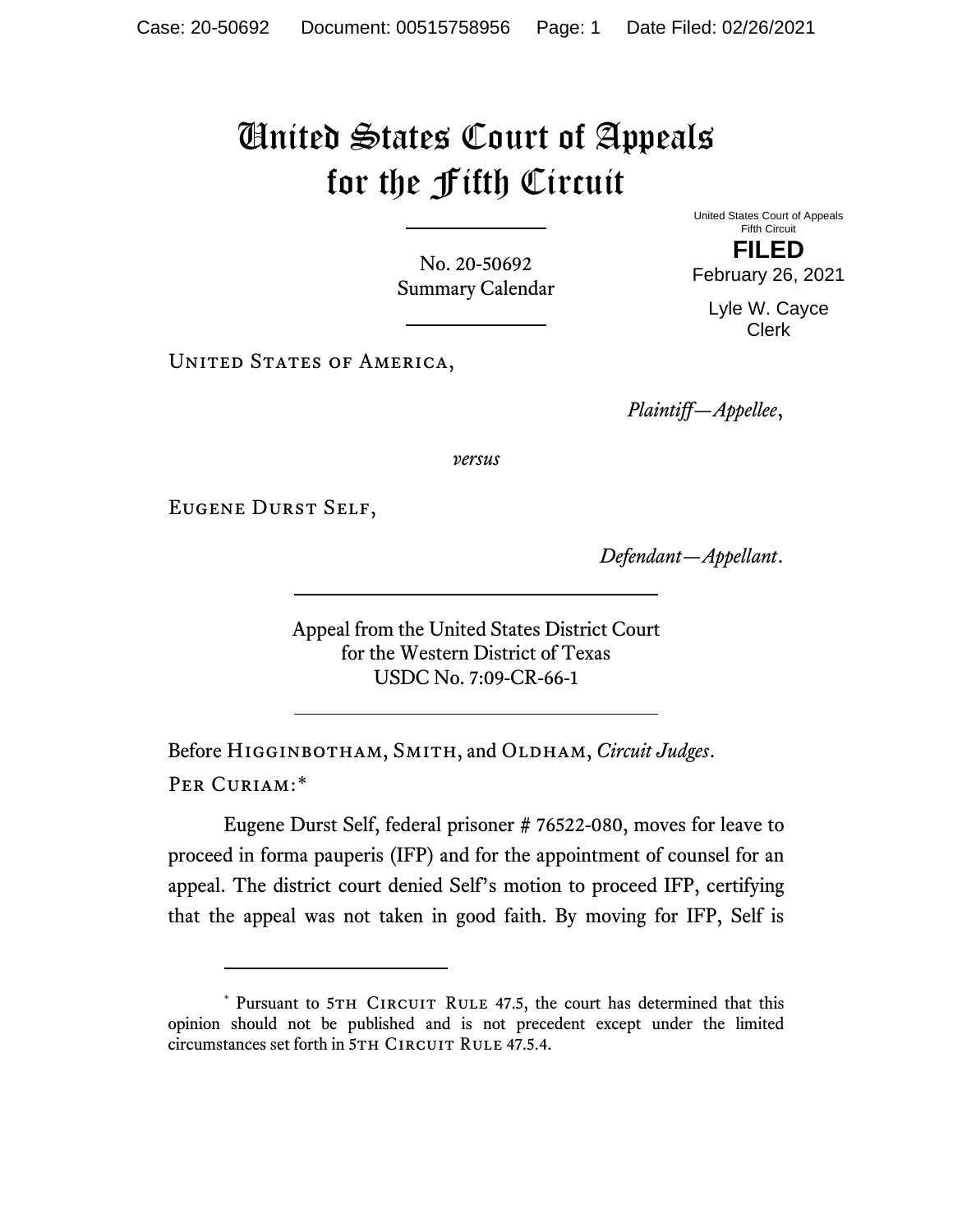## No. 20-50692

challenging the district court's certification. *See Baugh v. Taylor*, 117 F.3d 197, 199-202 (5th Cir. 1997).

In his brief, Self argues that the district court abused its discretion in denying his motion for release by not considering relevant facts and evidence and by using a non-*Shepard*[1](#page-1-0) approved document upon which to base its original revocation decision. He contends that his revocation of supervised release was based on a violation that was vacated by the state court.

Self's motion for release, filed in his criminal revocation case, essentially asked the district court to reconsider its decision to revoke his supervised release while his appeal was pending. Self filed his motion on August 10, 2020, over eight months after the district court revoked his supervised release in December 2019. We affirmed Self's revocation sentence on August 28, 2020. *United States v. Self*, 818 F. App'x 381, 382 (5th Cir. 2020). The district court did not have jurisdiction to consider this untimely motion for reconsideration. *See United States v. Cook*, 670 F.2d 46, 48 (5th Cir. 1982); *United States v. Miramontez*, 995 F.2d 56, 58 n.2 (5th Cir. 1993).

Self's motion was unauthorized and without a jurisdictional basis, and "he has appealed from the denial of a meaningless, unauthorized motion." *See United States v. Early*, 27 F.3d 140, 141-42 (5th Cir. 1994). He has not shown that the district court abused its discretion in denying his motion. And he failed to show that his appeal involves "legal points arguable on their merits (and therefore not frivolous)." *Howard v. King*, 707 F.2d 215, 220 (5th Cir. 1983) (internal quotation marks and citations omitted). Therefore, the motion to proceed IFP is DENIED, the motion for appointment of counsel

<span id="page-1-0"></span><sup>1</sup> *Shepard v. United States*, 544 U.S. 13 (2005).